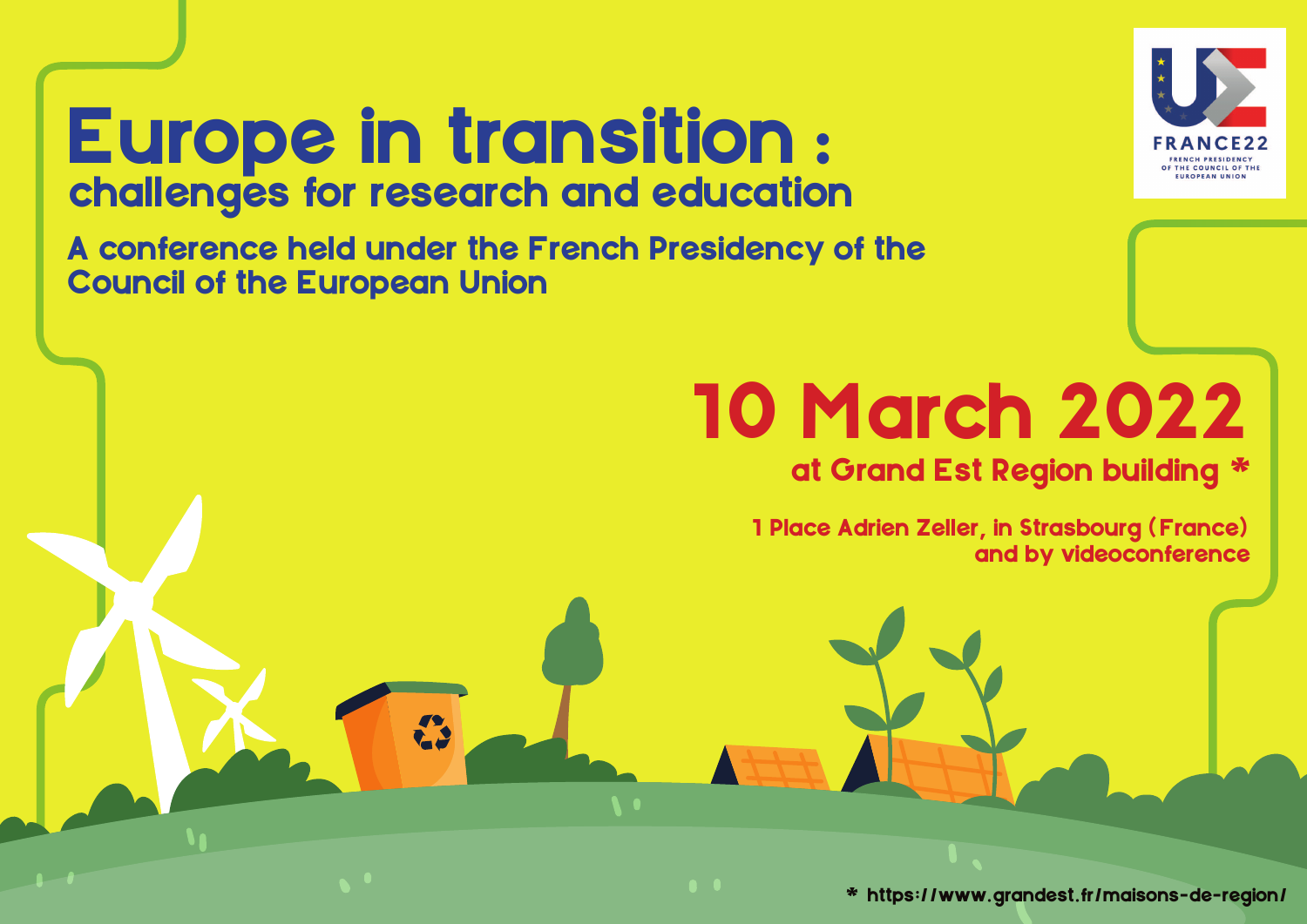possible to raise more systemic horizontal concerns, regarding the major transitions: climate, ecology, energy, food and heath? Over the last decade, crises are increasingly frequent and have a tendency to pile up. They affect the way of life, the way of consumption, the way of production. Such periods of tension provide information on the significant damages caused by the different types of climatic disturbances, such as social or health crises, or the loss of biodiversity and also reveal the high level of the interdependencies underlying the current ways of life. Enough observations, data and tools are now available to understand and model the impact of these global changes on the environment, health, biodiversity and society.

In the European context, the Green Deal aims at making Europe the first carbon-neutral continent; this policy aims to preserve biodiversity, reduce pollution, and promote a clean and circular economy, while making this green transition a factor of economic growth, by ensuring a fair transition. The European legislative package «Fit for 55» will establish the mechanisms for fitting to the new European ambitions in the reduction of greenhouse gas emissions (a 55% at the horizon 2030, cut-off compared to 1990 level, to reach carbon neutrality in 2050),

Beyond disciplinary research and education questions, is it ) thus requiring an acceleration of the energy, environmental, sanitary and digital transitions, the implementation of carbon sinks, and probably major systemic disruptions.

> Progresses in disciplinary research and innovation are able to provide many solutions. On the other hand, whereas the problems are largely systemic, the approaches of them are often led in sectoral silos. Innovations must be more and more hybrid, bringing together a broad spectrum of technologies and skills from different disciplines. Working at the interfaces of different scientific fields - life sciences, physical science, digital science, engineering science, human and social science - will contribute to boosting systemic innovations that are necessary to reach a carbon-neutral and resilient society by 2050.

> Under the aegis of the French Ministry of Higher Education, Research and Innovation, the five national alliances (gathering the French research organizations and universities under 5 embedding topics: energy, environment, numeric, health, human and social sciences) have produced a positioning document which reflects a common and shared vision of new directions in research, to serve the major transitions, in the emerging academic discipline of sustainability science.